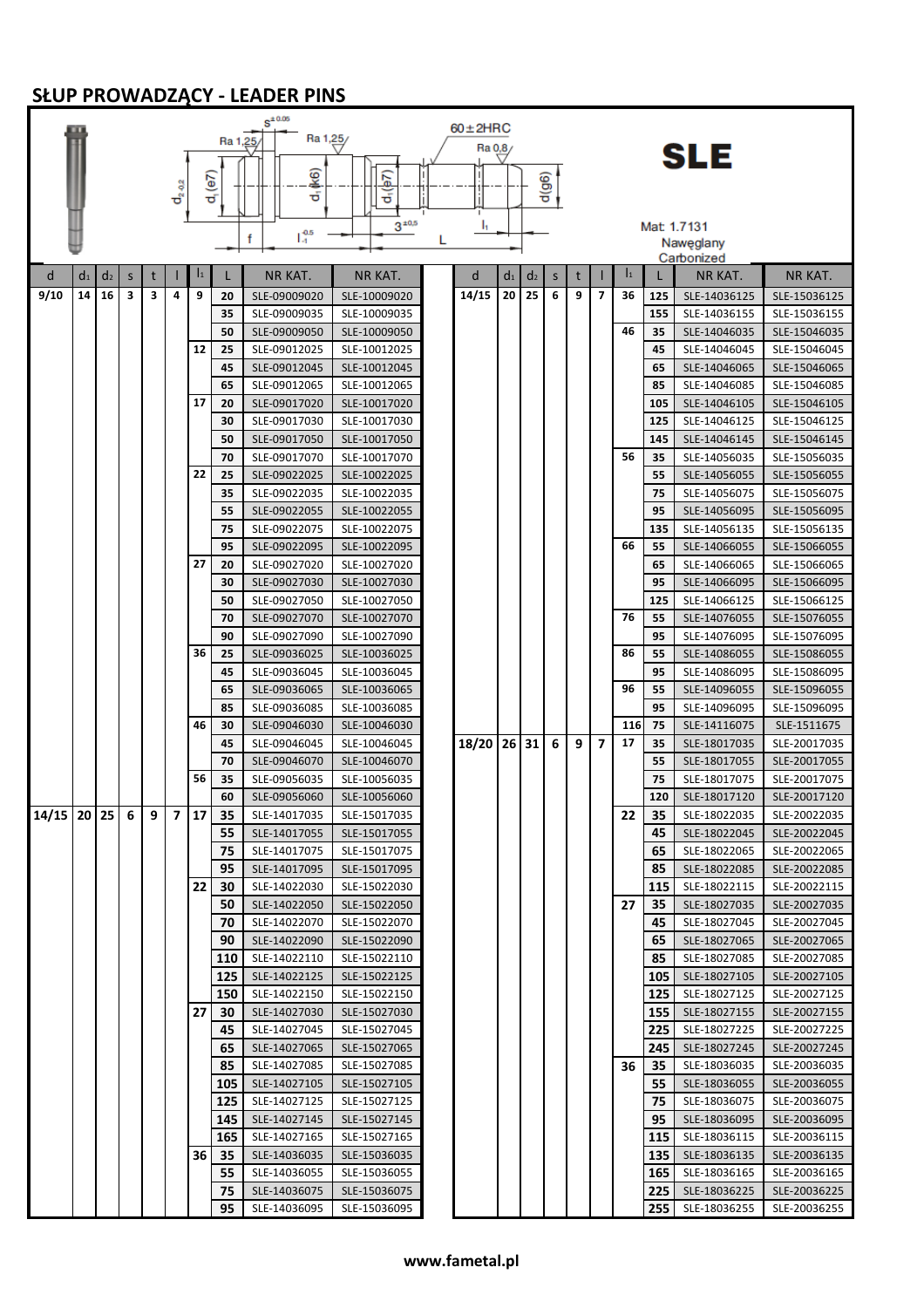## **SŁUP PROWADZĄCY - LEADER PINS**

|       |    |       |             |            |                                |     |                | $S^{\pm 0.05}$               |                              |               |         |       |          |                |                |     |            |                              |                              |
|-------|----|-------|-------------|------------|--------------------------------|-----|----------------|------------------------------|------------------------------|---------------|---------|-------|----------|----------------|----------------|-----|------------|------------------------------|------------------------------|
|       |    |       |             |            |                                |     |                | Ra 1,25                      | Ra 1,25/                     | $60 \pm 2HRC$ |         |       |          |                |                |     |            |                              |                              |
|       |    |       |             |            |                                |     |                |                              |                              |               | Ra 0,8/ |       |          |                |                |     |            | SLE                          |                              |
|       |    |       |             |            |                                |     |                | (loy                         |                              |               |         |       |          |                |                |     |            |                              |                              |
|       |    |       |             |            | $\mathbf{d}_{2}\mathbf{e}_{2}$ |     | $d_{i}$ (e7)   | ಕ                            | $d_1(e7)$                    |               |         |       | $d$ (g6) |                |                |     |            |                              |                              |
|       |    |       |             |            |                                |     |                |                              |                              |               |         |       |          |                |                |     |            |                              |                              |
|       |    |       |             |            |                                |     |                |                              | $3^{10,5}$                   |               | ı,      |       |          |                |                |     |            | Mat 1.7131                   |                              |
|       |    |       |             |            |                                |     |                | $L_1^{0.5}$<br>f             |                              | L             |         |       |          |                |                |     |            | Naweglany                    |                              |
|       |    |       |             |            |                                |     |                |                              |                              |               |         |       |          |                |                |     |            | Carbonized                   |                              |
| d     | d1 | d2    | $\mathsf S$ | t          | $\mathbf{11}$                  |     | L              | NR KAT.                      | NR KAT.                      | d             | d1      | d2    | $\sf S$  | t              | $\mathbf{11}$  |     | L          | NR KAT.                      | <b>NR KAT.</b>               |
| 18/20 | 26 | 31    | 6           | 9          | 7                              | 46  | 35             | SLE-18046035                 | SLE-20046035                 | 22/24         | 30      | 35    | 6        | 9              | 7              | 36  | 95         | SLE-22036095                 | SLE-24036095                 |
|       |    |       |             |            |                                |     | 45             | SLE-18046045                 | SLE-20046045                 |               |         |       |          |                |                |     | 115        | SLE-22036115                 | SLE-24036115                 |
|       |    |       |             |            |                                |     | 65             | SLE-18046065                 | SLE-20046065                 |               |         |       |          |                |                |     | 135        | SLE-22036135                 | SLE-24036135                 |
|       |    |       |             |            |                                |     | 85             | SLE-18046085                 | SLE-20046085                 |               |         |       |          |                |                |     | 165        | SLE-22036165                 | SLE-24036165                 |
|       |    |       |             |            |                                |     | 105            | SLE-18046115                 | SLE-20046105                 |               |         |       |          |                |                |     | 205        | SLE-22036205                 | SLE-24036205                 |
|       |    |       |             |            |                                |     | 135            | SLE-18046135                 | SLE-20046135                 |               |         |       |          |                |                |     | 245        | SLE-22036245                 | SLE-24036245                 |
|       |    |       |             |            |                                |     | 165            | SLE-18046165                 | SLE-20046165                 |               |         |       |          |                |                |     | 285        | SLE-22036285                 | SLE-24036285                 |
|       |    |       |             |            |                                |     | 245            | SLE-18046245                 | SLE-20046245                 |               |         |       |          |                |                | 46  | 35         | SLE-22046035                 | SLE-24046035                 |
|       |    |       |             |            |                                | 56  | 35             | SLE-18056035                 | SLE-20056035                 |               |         |       |          |                |                |     | 45         | SLE-22046045                 | SLE-24046045                 |
|       |    |       |             |            |                                |     | 55<br>75       | SLE-18056055                 | SLE-20056055                 |               |         |       |          |                |                |     | 65<br>85   | SLE-22046065                 | SLE-24046065                 |
|       |    |       |             |            |                                |     | 95             | SLE-18056075<br>SLE-18056095 | SLE-20056075<br>SLE-20056095 |               |         |       |          |                |                |     | 105        | SLE-22046085<br>SLE-22046105 | SLE-24046085<br>SLE-24046105 |
|       |    |       |             |            |                                |     | 155            | SLE-18056155                 | SLE-20056155                 |               |         |       |          |                |                |     | 125        | SLE-22046125                 | SLE-24046125                 |
|       |    |       |             |            |                                | 66  | 35             | SLE-18066035                 | SLE-20066035                 |               |         |       |          |                |                |     | 165        | SLE-22046165                 | SLE-24046165                 |
|       |    |       |             |            |                                |     | 55             | SLE-18066055                 | SLE-20066055                 |               |         |       |          |                |                |     | 205        | SLE-22046205                 | SLE-24046205                 |
|       |    |       |             |            |                                |     | 75             | SLE-18066075                 | SLE-20066075                 |               |         |       |          |                |                | 56  | 35         | SLE-22056035                 | SLE-24056035                 |
|       |    |       |             |            |                                |     | 95             | SLE-18066095                 | SLE-20066095                 |               |         |       |          |                |                |     | 55         | SLE-22056055                 | SLE-24056055                 |
|       |    |       |             |            |                                |     | 145            | SLE-18066145                 | SLE-20066145                 |               |         |       |          |                |                |     | 75         | SLE-22056075                 | SLE-24056075                 |
|       |    |       |             |            |                                | 76  | 55             | SLE-18076055                 | SLE-20076055                 |               |         |       |          |                |                |     | 95         | SLE-22056095                 | SLE-24056095                 |
|       |    |       |             |            |                                |     | 75             | SLE-18076075                 | SLE-20076075                 |               |         |       |          |                |                |     | 115        | SLE-22056115                 | SLE-24056115                 |
|       |    |       |             |            |                                |     | 95             | SLE-18076095                 | SLE-20076095                 |               |         |       |          |                |                |     | 165        | SLE-22056165                 | SLE-24056116                 |
|       |    |       |             |            |                                |     | 135            | SLE-18076135                 | SLE-20076135                 |               |         |       |          |                |                |     | 205        | SLE-22056205                 | SLE-24056205                 |
|       |    |       |             |            |                                | 86  | 55             | SLE-18086055                 | SLE-20086055                 |               |         |       |          |                |                | 66  | 35         | SLE-22066035                 | SLE-24066035                 |
|       |    |       |             |            |                                |     | 75             | SLE-18086075                 | SLE-20086075                 |               |         |       |          |                |                |     | 55         | SLE-22066055                 | SLE-24066055                 |
|       |    |       |             |            |                                |     | 95             | SLE-18086095                 | SLE-20086095                 |               |         |       |          |                |                |     | 75         | SLE-22066075                 | SLE-24066075                 |
|       |    |       |             |            |                                |     | 125            | SLE-18086125                 | SLE-20086125                 |               |         |       |          |                |                |     | 95         | SLE-22066095                 | SLE-24066095                 |
|       |    |       |             |            |                                | 96  | 55             | SLE-18096055                 | SLE-20096055                 |               |         |       |          |                |                |     | 155        | SLE-22066155                 | SLE-24066155                 |
|       |    |       |             |            |                                |     | 95             | SLE-18096095                 | SLE-20096095                 |               |         |       |          |                |                | 76  | 55         | SLE-22076055                 | SLE-24076055                 |
|       |    |       |             |            |                                | 116 | 75             | SLE-18116075                 | SLE-20116075                 |               |         |       |          |                |                |     | 75         | SLE-220760 75                | SLE-24076075                 |
|       |    |       |             |            |                                |     | 115<br>136 135 | SLE-18116115                 | SLE-20116115                 |               |         |       |          |                |                |     | 95         | SLE-22076095                 | SLE-24076095                 |
| 22/24 |    | 30 35 | 6           | $9 \mid 7$ |                                | 17  | 35             | SLE-18136135<br>SLE-22017035 | SLE-20136135<br>SLE-24017035 |               |         |       |          |                |                |     | 115<br>145 | SLE-22076115<br>SLE-22076145 | SLE-24076115<br>SLE-24076145 |
|       |    |       |             |            |                                |     | 55             | SLE-22017055                 | SLE-24017055                 |               |         |       |          |                |                | 86  | 55         | SLE-22086055                 | SLE-24086055                 |
|       |    |       |             |            |                                |     | 75             | SLE-22017075                 | SLE-24017075                 |               |         |       |          |                |                |     | 75         | SLE-22086075                 | SLE-24086075                 |
|       |    |       |             |            |                                | 22  | 35             | SLE-22022035                 | SLE-24022035                 |               |         |       |          |                |                |     | 95         | SLE-22086095                 | SLE-24086095                 |
|       |    |       |             |            |                                |     | 55             | SLE-22022055                 | SLE-24022055                 |               |         |       |          |                |                |     | 135        | SLE-22086135                 | SLE-24086135                 |
|       |    |       |             |            |                                |     | 75             | SLE-22022075                 | SLE-24022075                 |               |         |       |          |                |                | 96  | 55         | SLE-22096055                 | SLE-24096055                 |
|       |    |       |             |            |                                |     | 105            | SLE-22022105                 | SLE-24022105                 |               |         |       |          |                |                |     | 75         | SLE-22096075                 | SLE-24096075                 |
|       |    |       |             |            |                                |     | 130            | SLE-22022130                 | SLE-24022130                 |               |         |       |          |                |                |     | 95         | SLE-22096095                 | SLE-24096095                 |
|       |    |       |             |            |                                | 27  | 35             | SLE-22027035                 | SLE-24027035                 |               |         |       |          |                |                |     | 125        | SLE-22096125                 | SLE-24096125                 |
|       |    |       |             |            |                                |     | 45             | SLE-22027045                 | SLE-24027045                 |               |         |       |          |                |                | 116 | - 75       | SLE-22116075                 | SLE-24116075                 |
|       |    |       |             |            |                                |     | 65             | SLE-22027065                 | SLE-24027065                 |               |         |       |          |                |                |     | 115        | SLE-22116115                 | SLE-24116115                 |
|       |    |       |             |            |                                |     | 85             | SLE-22027085                 | SLE-24027085                 |               |         |       |          |                |                |     | 155        | SLE-22116155                 | SLE-24116155                 |
|       |    |       |             |            |                                |     | 105            | SLE-22027105                 | SLE-24027105                 |               |         |       |          |                |                | 136 | 95         | SLE-22136095                 | SLE-24136095                 |
|       |    |       |             |            |                                |     | 125            | SLE-22027125                 | SLE-24027125                 |               |         |       |          |                |                |     | 135        | SLE-22136135                 | SLE-24136135                 |
|       |    |       |             |            |                                |     | 165            | SLE-22027165                 | SLE-24027165                 | 30/32         |         | 42 47 | $6 \mid$ | 9 <sup>1</sup> | 7 <sup>1</sup> | 156 | 155        | SLE-22156155                 | SLE-24156155                 |
|       |    |       |             |            |                                |     | 205            | SLE-22027205<br>SLE-22027245 | SLE-24027205                 |               |         |       |          |                |                | 22  | 35<br>75   | SLE-30022035                 | SLE-32022035                 |
|       |    |       |             |            |                                |     | 245<br>285     | SLE-22027285                 | SLE-24027245<br>SLE-24027285 |               |         |       |          |                |                |     | 130        | SLE-30022075<br>SLE-30022130 | SLE-32022075<br>SLE-32022130 |
|       |    |       |             |            |                                | 36  | 35             | SLE-22036035                 | SLE-24036035                 |               |         |       |          |                |                | 27  | 45         | SLE-30027045                 | SLE-32027045                 |
|       |    |       |             |            |                                |     | 55             | SLE-22036055                 | SLE-24036055                 |               |         |       |          |                |                |     | 65         | SLE-30027065                 | SLE-32027065                 |
|       |    |       |             |            |                                |     | 75             | SLE-22036075                 | SLE-24036075                 |               |         |       |          |                |                |     | 105        | SLE-30027105                 | SLE-32027105                 |